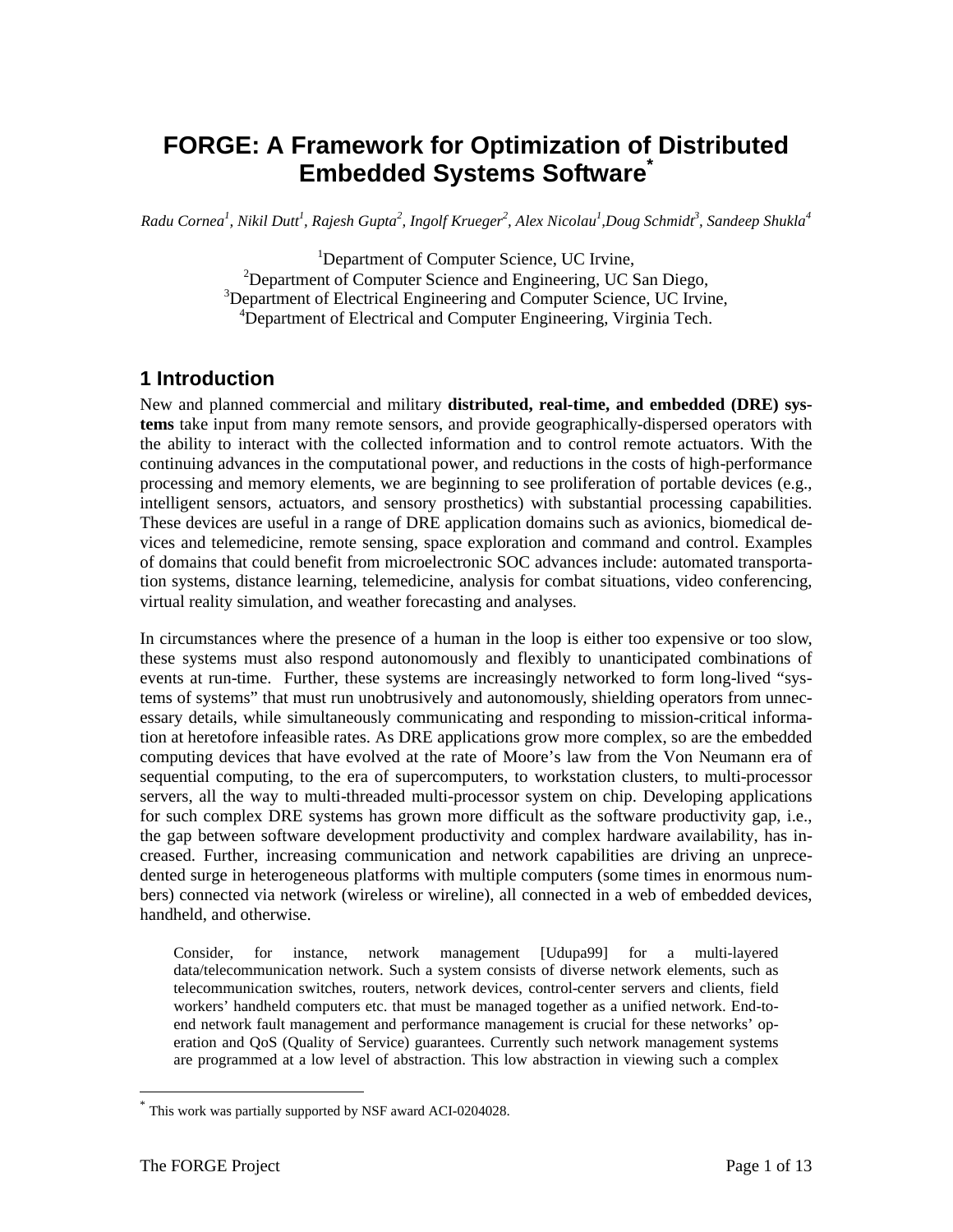DRE system requires the application developers to think of each device and the services hosted on them as separate service/software elements that communicate via middleware. A middleware is a set of software layers that functionally bridge the gap between (1) application programs and (2) lower-level underlying operating systems and network protocol stacks to provide services whose qualities are critical to DRE systems [Schantz02].

An important design challenge for such complex DRE computing systems is to satisfy performance and reliability constraints while ensuring efficient exploration through a very large architectural design space, and a very large implementation space for microelectronic system implementations. Current strategies in meeting these challenges has led to emergence of a new class of modeling and implementation tools that enable composition of such systems for microelectronic implementations and limited capabilities for retargeting existing compilers for new processors. However, the application development process for DRE systems continues to be very manually driven.

The reason why existing DRE development process is manually driven is not hard to find: the software architecture for complex computing architectures with distributed and diverse computational capabilities is not yet developed. FORGE is an application development for DRE systems that will enable an application developer to structure and design software for platforms that may not exist or may be concurrently developed. The key to our approach is a systematic method to model architectures and a fundamental rethinking of the division of static versus runtime delegation of functionality. In this paper, we describe the architecture of FORGE and specific innovations being pursued. This paper is organized as followed: after a brief overview of the FORGE architecture in Section 2, we describe DRE system specification and modeling of both functional as well as non-functional aspects (properties and constraints) in Section 3, followed by a discussion of the middleware capabilities and their optimizations for specific DRE platforms in Section 4. We then consider the link to compiler techniques and component APIs using interface description languages (IDLs) in Section 5. We conclude by presenting a case study of an application.

# **2 DRE System Design using FORGE**

The design of complex systems has often been extremely platform specific from the very early stages of the design process. Combinations of functional and non-functional requirements considered at the early stages of design are very specific for the system that is being developed. This makes the resulting system design inflexible (against changing requirements) and non-reusable (in settings with different requirements). To overcome these challenges, we propose the following three mechanisms for dealing with the specific challenges of DRE systems as outlined in the introduction:

- Conceptualization and specification of DRE system requirements including those related to its structure, behavior, and performance/QoS guarantees;
- Modeling the available design knowledge (including the elicited requirements and the target platform) using flexible software architecture that are specified via architectural description languages (ADLs);
- Targeting flexible and optimizing middleware solutions and operating systems as our implementation platform.

Overall our approach is to use a model-based approach to system specification that allows reasoning about functional and non-functional properties of the system from the properties of the constituent components and the composition mechanism used; and to use a middleware infrastructure that lends itself to platform specific optimization for performance and size. Specifically, we focus on *adaptive* and *reflective* middleware services to meet the application requirements and to dynamically smooth the imbalances between demands and changing environments. While a full dis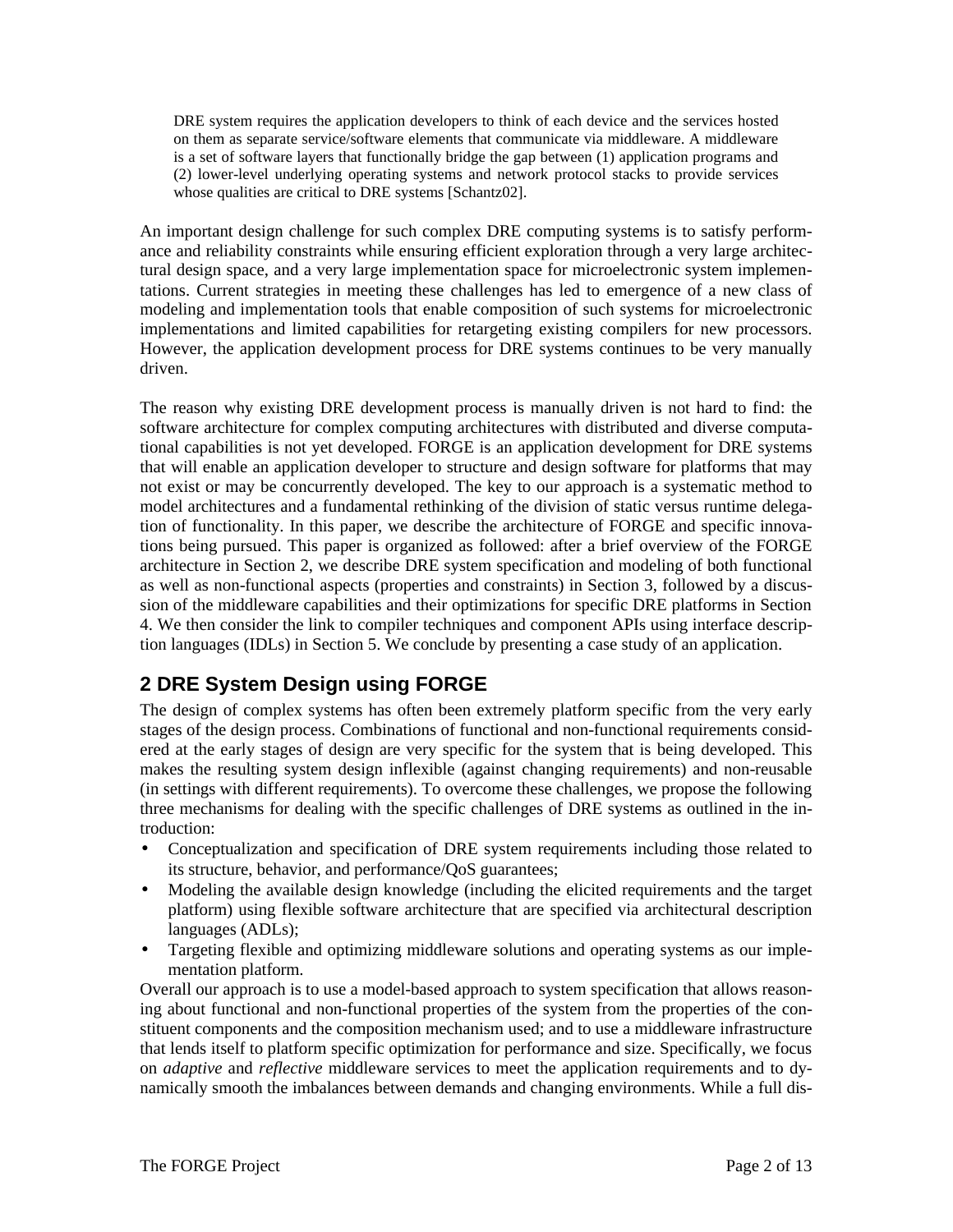cuss on the nature of middleware is out of scope here, very briefly, adaptive middleware is software whose functional and QoS-related properties can be modified either:

- (a) *Statically*, for example, to reduce the memory footprint, exploit platform-specific capabilities, functional subsetting, and minimize hardware/software infrastructure dependencies; or
- (b) *Dynamically*, for example, to optimize system responses to changing environments or requirements, such as changing component interconnections, power-levels, CPU/network bandwidth, latency/jitter; and dependability needs.

Reflective middleware [Wang01] goes a step further in providing the means for examining the capabilities it offers while the system is running, thereby enabling automated adjustment for optimizing those capabilities. Thus, reflective middleware supports more advanced adaptive behavior, i.e., the necessary adaptations can be performed autonomously based on conditions within the system, in the system's environment, or in combat system doctrine defined by operators and administrators.

**Figure 1** illustrates the fundamental levels of adaptation and reflection that must be supported by middleware services: (a) changes in the middleware, operating systems, and networks beneath the applications to continue to meet the required service levels despite changes in resource availability, such as changes in network bandwidth or power levels, and (b) changes at the application level to either react to currently available levels of service or request new ones under changed circumstances, such as changing the transfer rate or resolution of information over a congested network. In both instances, the middleware must determine if it needs to (or can) reallocate resources or change strategies to achieve the desired QoS. DRE applications must be built in such a way that they can change their QoS demands as the conditions under which they operate change. Mechanisms for reconfiguration need to be put into place to implement new levels of QoS as required, mindful of both the individual and the aggregate points of view, and the conflicts that they may represent.



**Figure 1:** *Middleware services for DRE applications*

#### **A Model-based Approach to System Specification**

Using a model for describing architectures – a model that treats different design-concerns independently, but also combines these concerns into a coherent model – can also enhance reusability. In our view, higher level conceptualization is more effectively carried out by reasoning through the collaborative aspects (rather than compositional aspects, which is an implementation issue) of the design. The methods to capture interactions between components have been explored earlier – most prominently in the context of asynchronous component interaction by means of sequence diagrams – these are not enough to capture dynamic control behavior and quality constraints. Message Sequence Charts or MSCs can be used to not only capture component collaborations but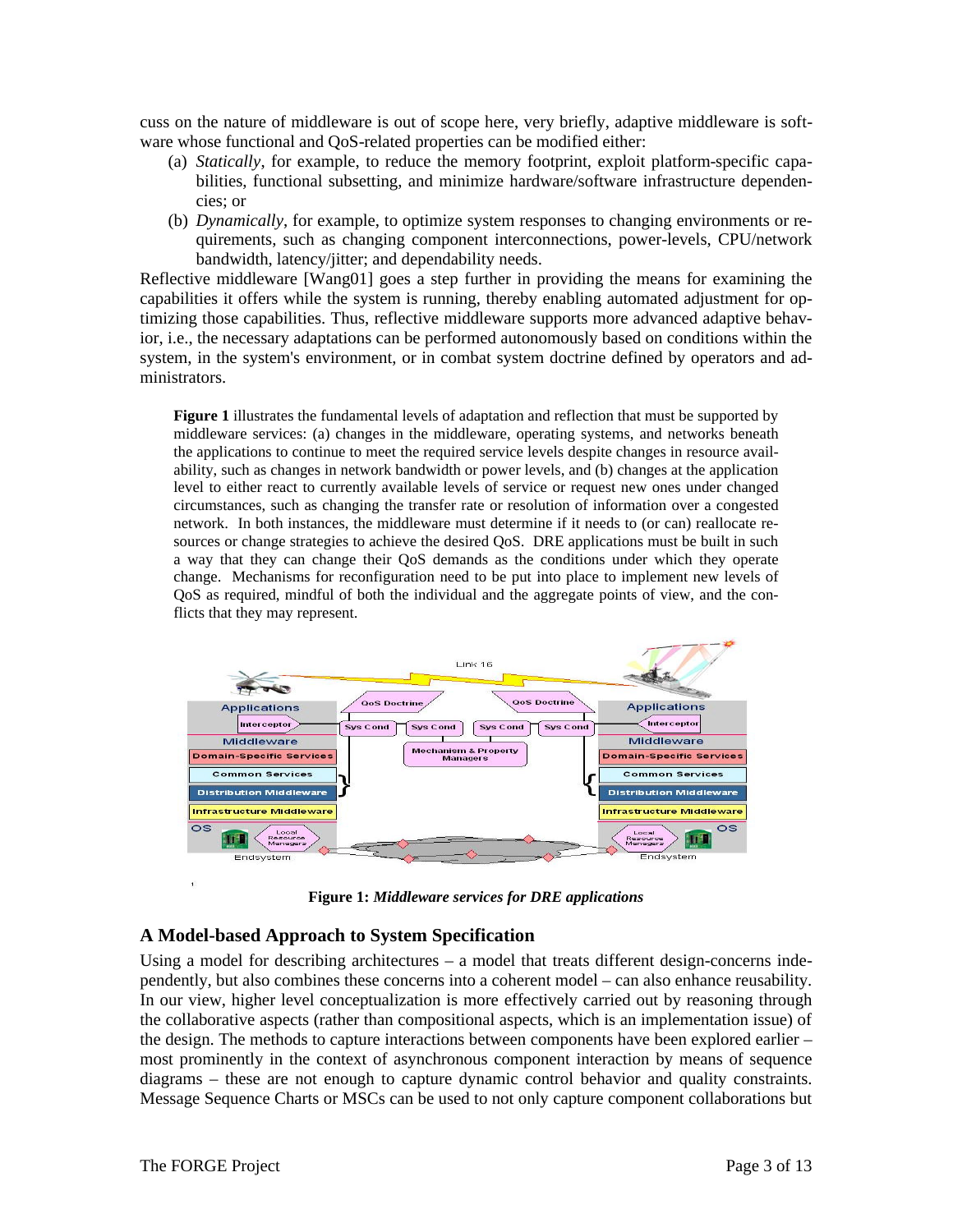also timing constraints on such interactions [Krueger00]. We build upon these to capture both functional and non-functional aspects. In the sequel, we use the term *Semantic Object* to indicate a meta-model of components, interfaces and services that are needed in DRE systems. The semantic objects are generated from a formal model, called *streams*, that is described later in Section 3 below. The stream model can capture the collaborative aspect of services that a designer may specify using suitable notational diagrams, charts or mathematical relations.

## **3 Collaborative Specifications and Semantic Objects**

Recently advances in middleware technologies such as the ACE/TAO or real-time extensions to CORBA, have significantly improved the *decoupling* of implementation components within complex distributed, reactive systems. This decoupling helps building *component-oriented* applications that can be more flexibly composed, and are easier to configure. It facilitates integration of off-the-shelf system parts, thus enabling better reuse of proven solutions. Furthermore, maintenance of component-oriented systems is simplified, because individual components can be more easily replaced than in tightly-coupled or monolithic system implementations.

At the heart of the decoupling of components in middleware infrastructures is a shift of focus from purely control-flow- and state-oriented system execution towards message- and eventoriented *component interaction* or *collaboration*. Event channels within the middleware, for instance, provide mechanisms for signaling the occurrence of events, as well as for the subscription to event notification. The behavior of the overall system emerges as the interplay of the components collaborating to implement a certain task or *service* by exchanging messages or processing events. Therefore, a crucial step in developing service-oriented systems is the capturing and modeling, as well as the efficient and correct implementation of the interactions among the components establishing and defining a service. The interactions in which a component is involved reflect the relationship between the component and its environment, and thus characterize the component's *interface* beyond static lists of method signatures.

MSCs and their relatives have been developed to complement the local view on system behavior provided by state-based automaton specifications. MSCs allow the developer to describe patterns of interaction among sets of components; these interaction patterns express how each individual component behavior integrates into the overall system to establish the desired functionality. Typically, one such pattern covers the interaction behavior for (part of) one particular service of the system.

A particular strength of MSCs is capturing component collaboration transparently; hence these are ideal for representing the QoS constraints. Easiest examples are constraints related to timing and rate of events and actions, but other constraints – such as at most a certain amount of memory be spent in processing the enclosed message sequence – are also possible. As an example, consider the specification of a fictitious video streaming service as described in **Figure 2**. Here, we have shown the collaboration between the Video Source, the Video Distributor, and Video Display Hosts to transmit sequences of video frames in a simplified notation related to MSCs.

This diagram conveys information on both the distribution structure, and the coordination of the components. The sequence diagram at the top shows how the three components interact to establish the service. The augmentation shows timing constraints which define quality constraints on the participating components. The Video Distributor, for instance, needs to provide adequate mechanisms for memory, thread pooling, message prioritization, and power consumption to meet the QoS constraints specified in the diagram.

Our approach is to find automatic ways to identify and optimize needed middleware services. For instance, the sequence diagram defines precisely which messages the components exchange, and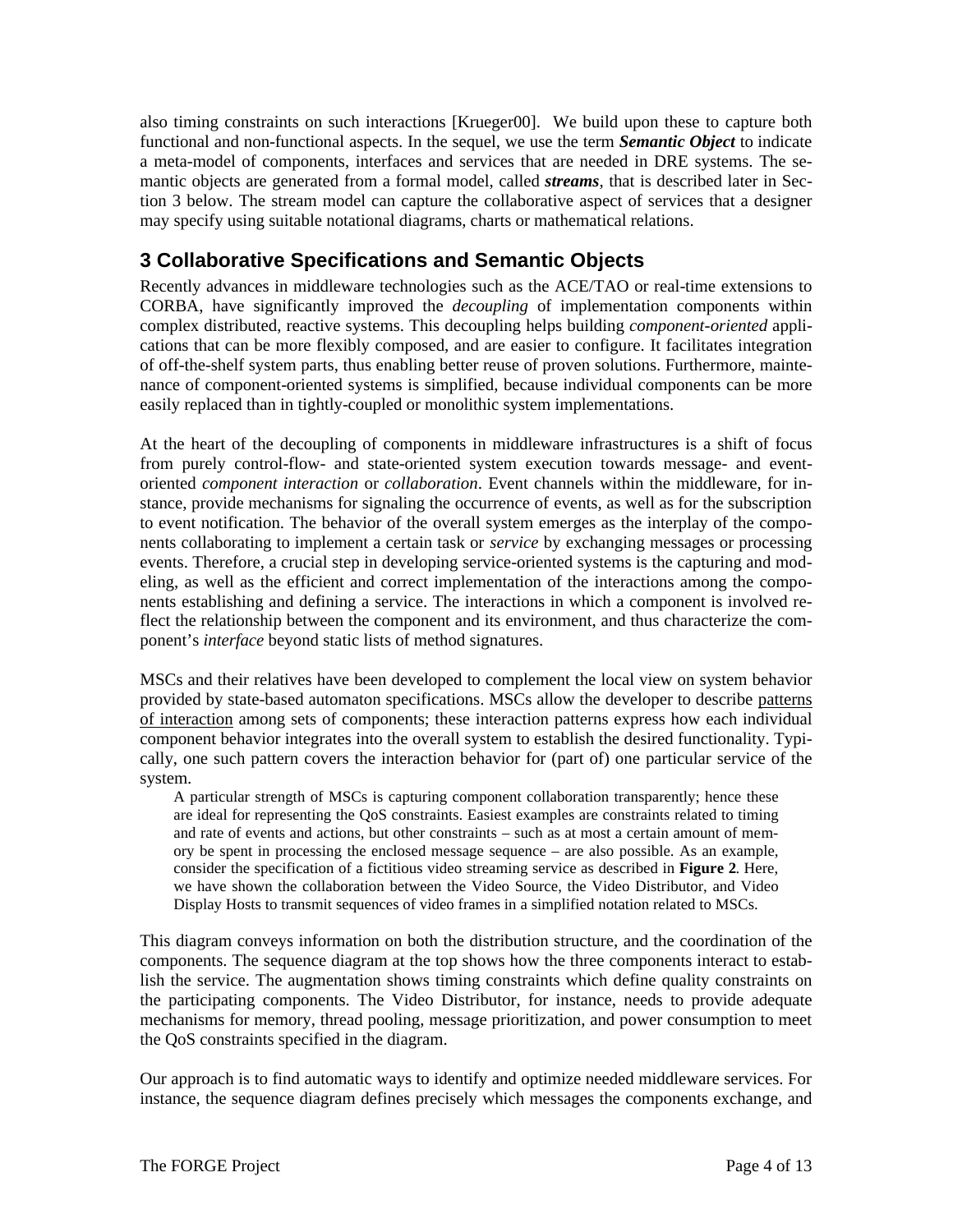in which order they must occur; these are important functional aspects of the component interfaces.



**Figure 2:** *MSCs can be used to capture functionality, coordination and timing aspects, (design adapted from Karr, et al, in ACM Multimedia 2001.)*

To meet the nonfunctional aspects – such as the global bound on transmission time of 10 minutes stated in the diagram – configuration of the proper execution environments (regarding performance, channel throughput, scheduling etc.) depends on the capabilities of the underlying middleware. By analyzing the performance requirements for an entire collaboration we could, for instance, identify, synthesize, or configure automatically the adequate client and server environments in ACE/TAO, as well as corresponding runtime-validators, watchdogs, and similar mechanisms. The functional and non-functional aspects thus collected can be weaved together to yield a RT CORBA implementation meeting both classes of requirements.

*Streams* and *Relations on streams* have emerged as an extremely powerful specification mechanism for distributed and interactive systems [Broy01, Broy98], suitable for providing the semantic basis for MSCs and its hierarchical extensions. In this model, we view systems as consisting of a set of components, objects, or processes, and a set of named channels. Each channel is directed from its source to its destination component. Channels connect components that communicate with one another; they also connect components with the environment. Communication proceeds by message exchange over these channels.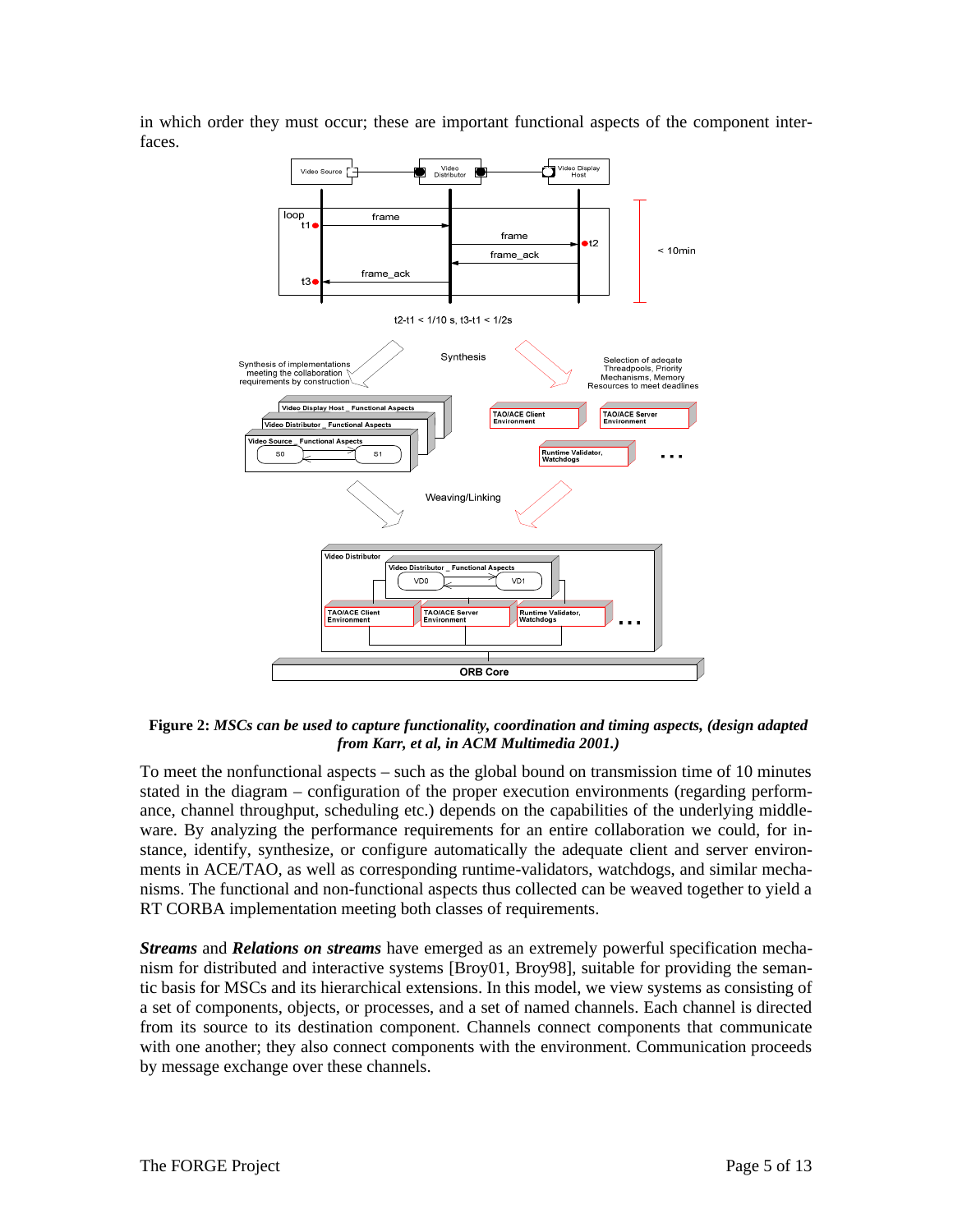Mathematically, a stream is a finite or infinite sequence of messages, occurring on a channel of the system. *In other words, streams represent the communication histories of system components.* Individual components can be understood as relations over their input/output histories. Intuitively, we describe a component by its reactions to the inputs it receives over time. This model lends itself nicely to the capturing of **collaborations** and services: they emerge as projections of the overall system behavior on certain components and their channels. Because in the stream model we can reference entire histories of component interactions, we can describe and reason about the global QoS properties mentioned above. Earlier, we have used this mathematical model successfully to define a precise service notion, supporting simple QoS specifications [Krueger02a, Krueger02b]. MSC specifications can be systematically transformed into stateoriented component implementations. This is an important step for ensuring that the implementation meets the elicited interaction requirements, and reduces the amount of manual work needed to achieve correct system designs.

Because collaboration specifications describe components *together* with the context they operate in, these provide important *design information* required to provide optimized system implementations. In particular, in the context of FORGE, a collaboration specification for a particular service will include information on what part of the middleware, and of other external components is required for implementing the service. An intelligent linker or runtime system can use this information to reduce the memory footprint of the implementation.

*Architecture Description Languages* (ADL) have traditionally been employed by the compilers for managing the micro-architectural resources of the CPU (registers, functional units). By specifying machine abstractions that capture both a processor's structure and behavior at a high level, the ADL can drive the automatic generation of compiler/simulator toolkits, allowing for early "compiler-in-the loop" design space exploration. This simultaneous exploration of the application, architecture and compiler allows early feedback to the designers on the behavior of the match between the application needs, the architectural features, and the compiler optimizations.

In case of heterogeneous machines, comprising multiple processors/resources, the ADL alone is not sufficient. A *Resource Description Languages* (RDL) is included for specifying attributes of the available hardware, as well as communication structure, constraints and system requirements. The RDL/ADL mechanisms expose both the architecture of the system and the resource constraints to the compiler, allowing for an effective match of the application to the underlying hardware.

An example of an ADL language that supports fast retargetability and DSE is EXPRESSION [Express]. The language consists of two main parts: behavior and structure specification. In the behavior component the available operations and instructions are enumerated, as well as their execution semantics; this drives both the code generation phase of the compiler and the functional execution part of the simulator. The structure component describes the components of the processor, the connectivity (paths) between them and the memory subsystem; it is mainly used in the compiler's optimization phases to generate code that best match a given architecture. Also, the simulator accurately generates cycle by cycle statistics based on the same description.

### **4 Resource and Architecture Description in FORGE**

Compiler technology has traditionally targeted mainly individual processors or controllers. However, designers of DRE applications increasingly must deal with large systems, containing multiple processor cores, peripherals, memories, connected through different wireline and wireless networks. FORGE extends the traditional notion of a compiler and ADL to include not only plat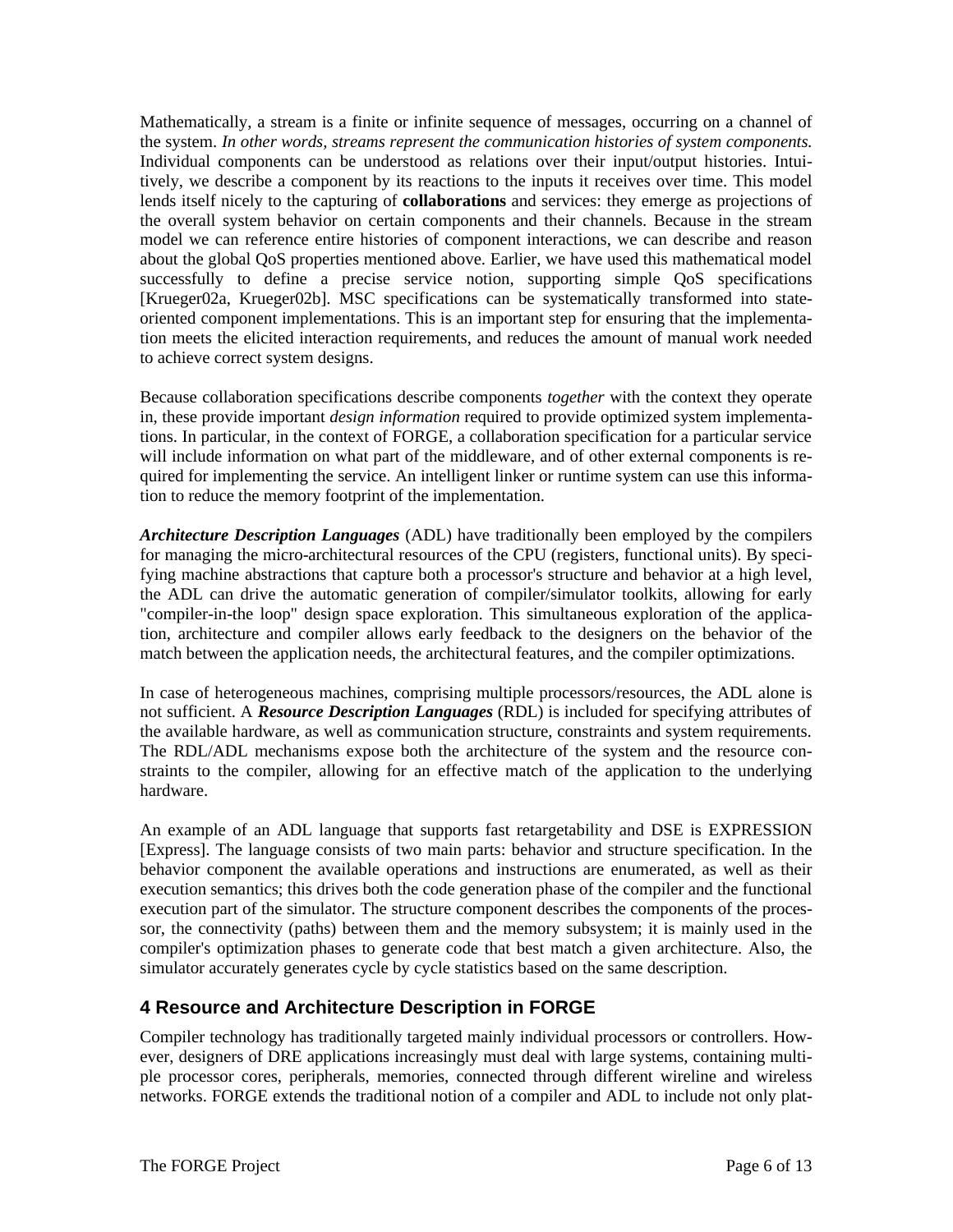form specific architectural details but also capabilities of the middleware services needed for an application. By viewing the system components, such as CPUs (e.g., data collection drones), different computing devices and peripherals as resources that are described in a high-level language, it is possible to allow the compiler to generate service specifications in a more globally optimal manner.

The compiler is not the only place where the higher-level information can prove useful. At runtime, information can be passed between abstractions at different levels, making the decision process more aware of the actual device and application, so that the power and resource utilization are improved. The OS/hardware level resides closest to the actual hardware device and has full knowledge of its capabilities and limits. By relaying some of this information to the higher levels, it helps the middleware framework in making decisions of task migration and node/network restructuring (better mapping between tasks with different demands and available heterogeneous nodes):

- Computing power (expressed in MIPS): in general, nodes are heterogeneous; their hardware processing capabilities may vary over a large range depending on the type and number of processors, frequency at which they are running and other local factors. Similarly, tasks (particularly in time-constrained applications) may be characterized for WCET as well as response time requirements. Middleware can make use of this information when migrating the tasks between nodes or duplicating tasks on a node in response to increases in the processing workload.
- Available total memory: memory availability may not only be different but also diverse across different nodes in a DRE system. Memory availability can be matched to task memory footprints for improved resource utilization.
- Availability of specialized functional units (and resources)
- Power budget or efficient battery discharge profile: typically, the middleware level assume a fixed energy available to each node and a linear discharge rate. In reality, the available energy depends heavily on the discharge curve. Discharges under a high current may weaken the battery and shorten its life. Similarly, other nodes may be able to renew their energy levels by using solar cells. In this case, the available energy profile on the node will have a periodic behavior, with high level during daytime and lower levels during nights, when the only energy comes from the battery. A coordinated attempt to match desired energy consumption profile through distribution and scheduling of tasks in a DRE system would be desirable for efficient utilization of system resources.

Thus, the lower level (OS/hardware) can provide the middleware levels with a simplified view of the current state of the actual device at any point in time (in terms of processing capabilities, available power and memory). On the other end, the application/middleware levels controls how the application is to be distributed and run on the available network of nodes. They have an extended view of the requirements of the system at any point of time and can provide valuable information to the OS/hardware (lower levels). When making scheduling decisions, the OS/hardware makes no assumption about the current and future position of the node or upcoming processing requirements. They have a limited local view, where the actual distributed system is not visible. When useful, the middleware level can make parts of the global information which are relevant available to the lower levels:

• at the OS level, a task is viewed as a black box, assuming the worst case execution time and maximum power consumption. In reality, a task may be profiled a priori and a more realistic execution time and power profile could help the OS to make better scheduling decisions.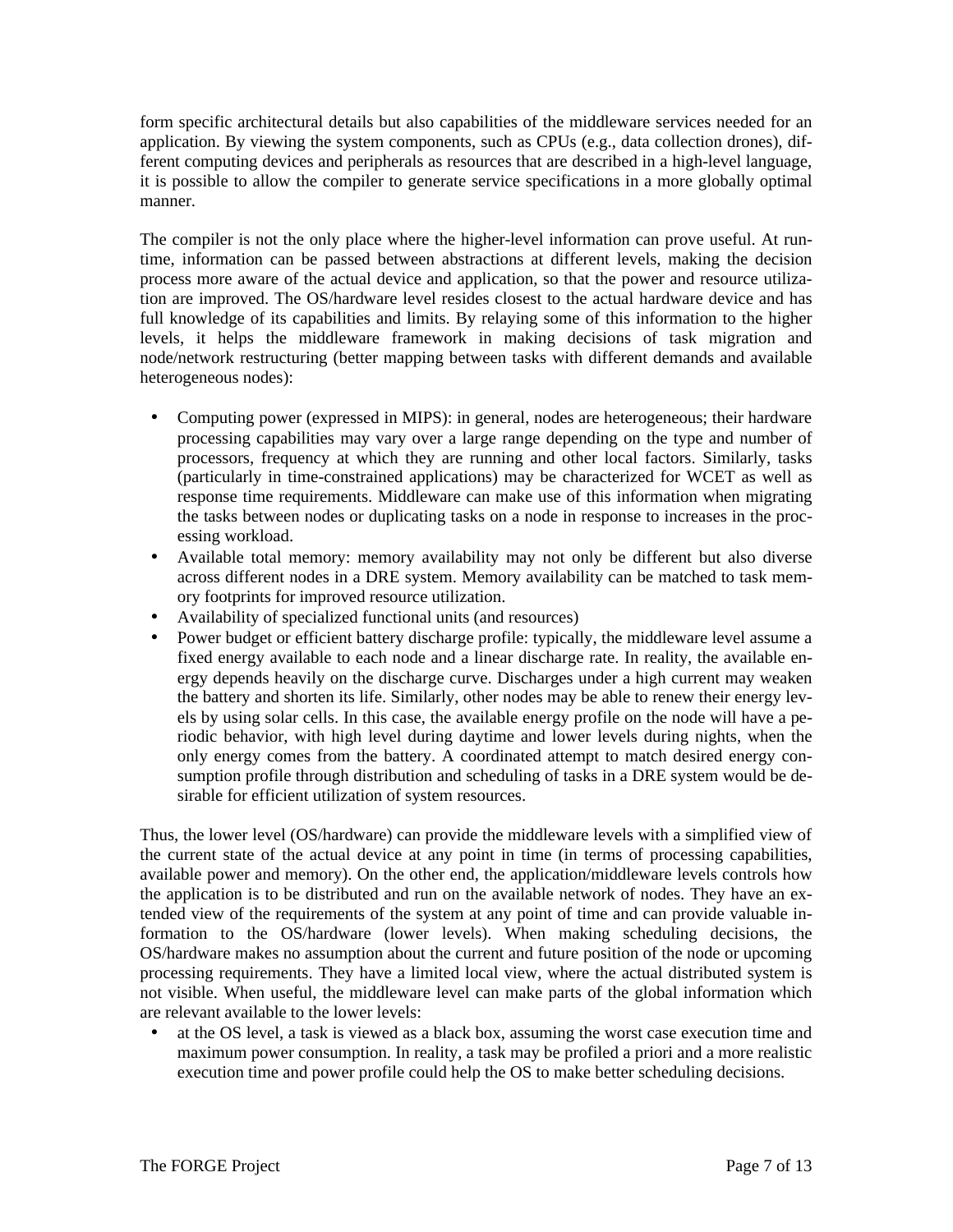- some tasks are not too important for the system at specific times and they may be run at the lowest rate (even serialized). The OS level will make decisions to slow down the processing greatly reducing the power consumption (either by DVS or DPM).
- if the middleware level has a better understanding of the application flow (for instance, the processing starts slowly, and it is not very critical, but later the computation can increase heavily, pending the activation of an observed sensor), it can instruct the lower levels to save energy, i.e., if possible run the tasks at lower QoS (such as a lower frame rates for a frame based stream processing), or serialize the computation.

**Figure 3** shows our vision of the application development model for complex heterogeneous distributed computing platform. The Lowest layer shows an abstract picture of a heterogeneous computing platform consisting of multiple devices connected over wire-line/wire-less communication links. The second layer shows the Architecture description of such a platform, and resource constraint description of the application requirements (such as power budget, real-time constraints etc.). The compiler (to be developed), takes the application functional specification, the ADL, and RDL, generates the services, and middleware configuration shown in the second highest layer, and their deployment information across the platform.



**Figure 3:** *Application Development Model for Distributed Real-time Embedded Systems*

#### **Compiler-Runtime Interaction and the Role of RDL**

Our approach towards integration of the compiler with the runtime system relies on user-level creation and management of threads (parallelism), and a new application-OS kernel interface that supports a simple communication protocol between the OS and the executing application. This communication protocol between user and kernel does not require context switching and hence it involves minimal overhead. In fact, the critical aspects of the user-kernel interface and communication protocol consist of posting and inspecting processor and thread counts from both the client (application) and the server (OS), and resuming execution (suspended threads) from userspace without the involvement (and hence the cost) of the OS kernel. Both of these interfaces can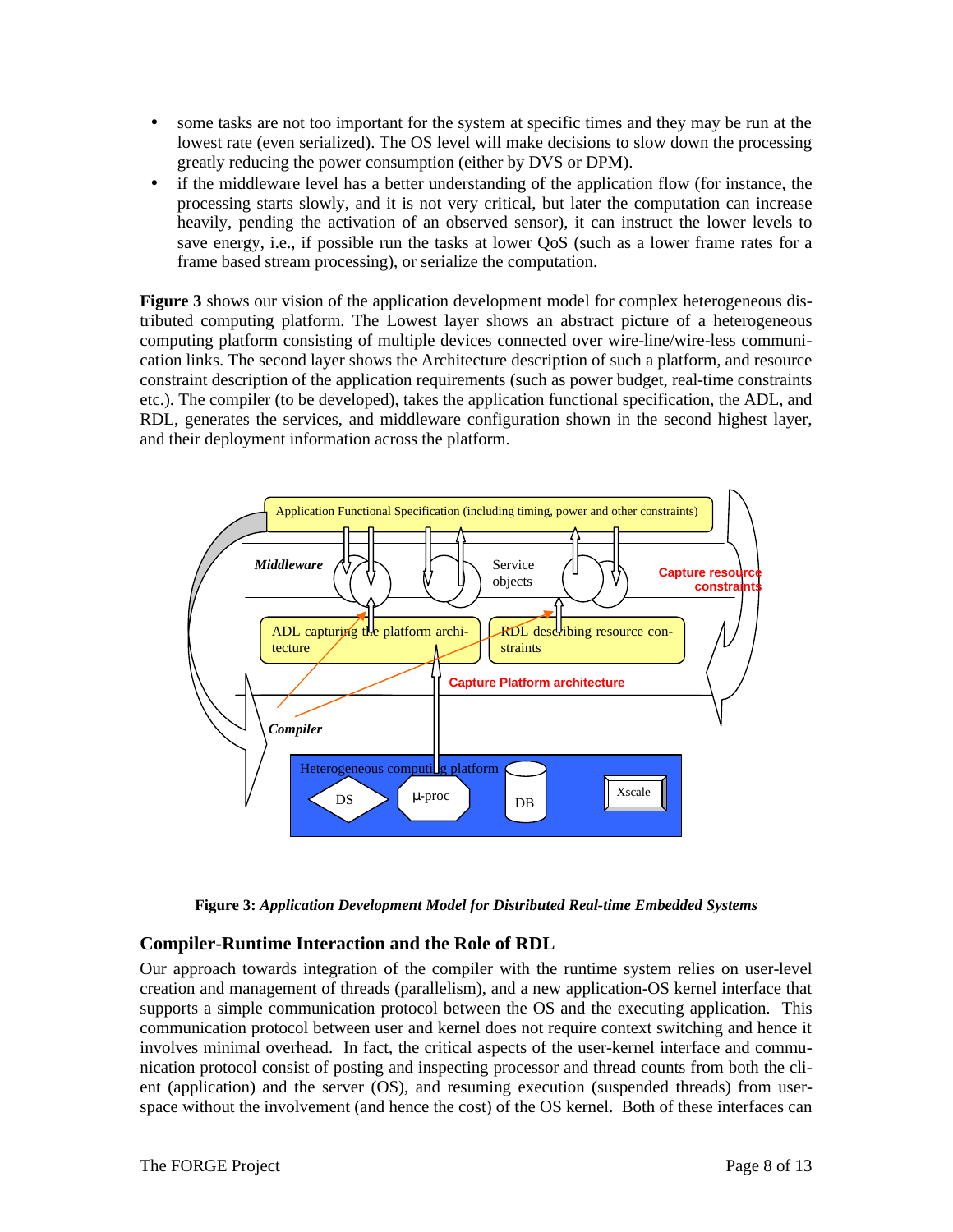be implemented by inexpensive memory operations (loads/stores) to a shared region of the virtual address space, which is pinned in physical memory. In the proposed approach, the OS decides (according to policies that we have already developed), when and how many processors to give to a process and for what duration. This information is communicated through the shared region of memory (via an API). From the time of allocation, each processor is managed explicitly by usercode, de-queuing and executing user-level threads while possibly queuing other threads.

Our approach eliminates the traditional manual partitioning of functionality of the application into services/objects, and automates the generation of such partition and mapping. By definition, the compiler has the most detailed information about applications, and coupled with target computing platform description, it becomes the tool of choice for generating and inlining the runtime support code into the application code. This can be done by partitioning the program into independent threads exploiting user-specified or compiler extracted loop and task parallelism, and (using the RDL target description) translating data and control dependencies into sequencing and communication code which, during execution, renders runtime support to the user application. In addition, the compiler can also generate all the necessary data structures including scheduling queues and designated space for user-level context save/restore operations. Since generation of the runtime system is automated and inlined in user code, there is opportunity for compile-time optimization of the runtime system code itself, which is impossible in traditional approaches.

Another important advantage of this approach is the ability to match the amount of parallelism (number of threads) generated by the application at runtime with the number of computing resources available to the application at each step during execution. We can achieve his by relying on the Hierarchical Task Graph (HTG) [Girkar92], an intermediate parallel program representation which encapsulates minimal data and control dependences, and which can be used for the extraction and exploitation of functional or task-level parallelism. The hierarchical nature of the HTG facilitates efficient task-granularity control, and thus applicability to a variety of parallel architectures. The HTG captures the explicit hierarchy of the underlying computation so that nested loops, for example, are represented by compound nodes at different levels of the representation. The actual number of threads allocated to each loop nest is determined at runtime as control reaches that loop. A simple inspection of the allocated number of processors through the OS API can therefore guide the runtime system in making the most appropriate decision w.r.t. the exploitable degree of parallelism at each level of the computation. In this manner, the compiler produces *scalable code* – application code that is compiled once but can execute on different node architectures and generate different numbers of parallel threads matching the available resources in each case. Besides the obvious benefits of such a capability on the performance of individual applications, such scalable codes allow a seamless integration of multiprogramming, time-sharing and real-time processing on one hand, and parallel processing on the other; or equivalently, a cooperative fusion of time- and space-sharing on shared and distributed memory systems.

## **5 A Case Study**

While the project is in very early stages, we outline here an application from automatic target recognition (ATR) code to demonstrate our approach to DRE software. The ATR application consists of two main components: target detection and target recognition. Going down one level, the main application processing part can be divided into four main tasks, which operate independently on groups of frames: TARG (target detection), FFT (filters), IFFT (filters), DIST (compute distance) shown in **Figure 4.**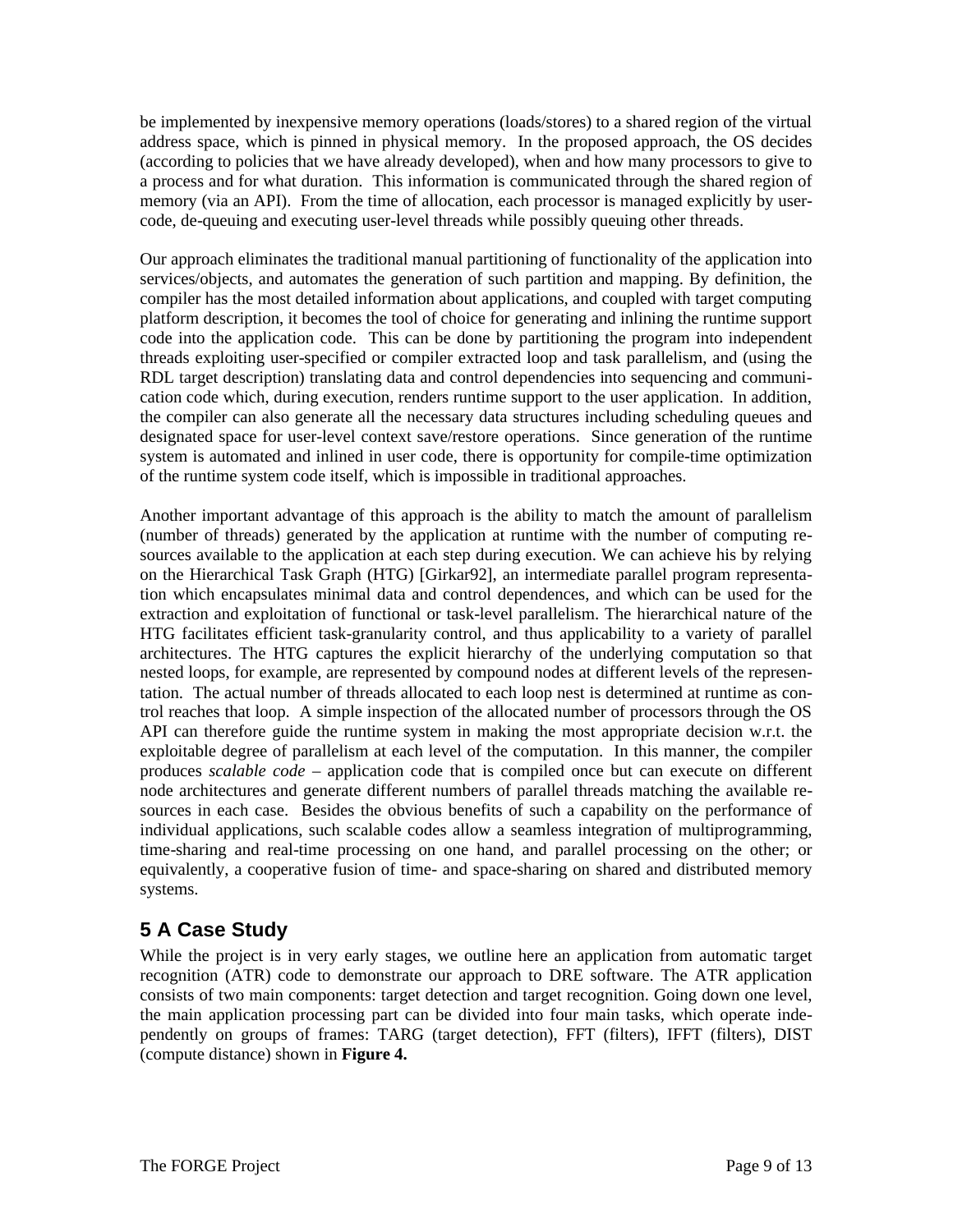

**Figure 4:** *Specification of ATR Application Structure*

This division allows OS scheduler to parallelize the tasks into a pipelined version; from here, different decisions can be made based on the constraints imposed by the application (e.g.: processing one frame through the pipeline should not take more than 16 ms). Each task has its own power requirements and completion time. By running the hardware under different operating modes or by the use of dynamic voltage scaling, the task scheduler in FORGE can minimize the power consumption while still meeting timing constraints [Chou02]. Another scenario is scheduling the tasks so that the power consumption follows an available power profile (and meets the timing constraints) [Azevedo02].

By taking this simple application one level up, into a distributed world, we can imagine an environment in which there are hundred of nodes performing target recognition, geographically spread over a large area and running on a heterogeneous network of hardware devices. The devices may be small drones, capable of moving on flat terrain, small unmanned planes, or even miniature sensors that are dropped from airplanes over a large hard reachable area. Most of these nodes communicate wirelessly; the small ones have limited range of communication and require a proxy node in order to relay the information to control nodes. Proxies could be dedicated, or, when needed, any node with sufficient processing power can act as a proxy for neighbors within communication range that are not capable of it.

The target recognition is based on images coming from light sensors. Part of the nodes has sensors operating on visible spectra, while others operate in infrared and are able to continue the tracking even during night. The terrain is predominantly flat, with some dispersed hills where only airborne sensors can follow. The application's main task it to track the targets over the observed area. Operating such a complex distributed application is not trivial and it requires cooperation between many components and different layers in our simplified abstraction view. Because of the extremely heterogeneous operating environment, there are many decisions to be made in order to preserve the functionality of the application and to meet the QoS requirements at the same time.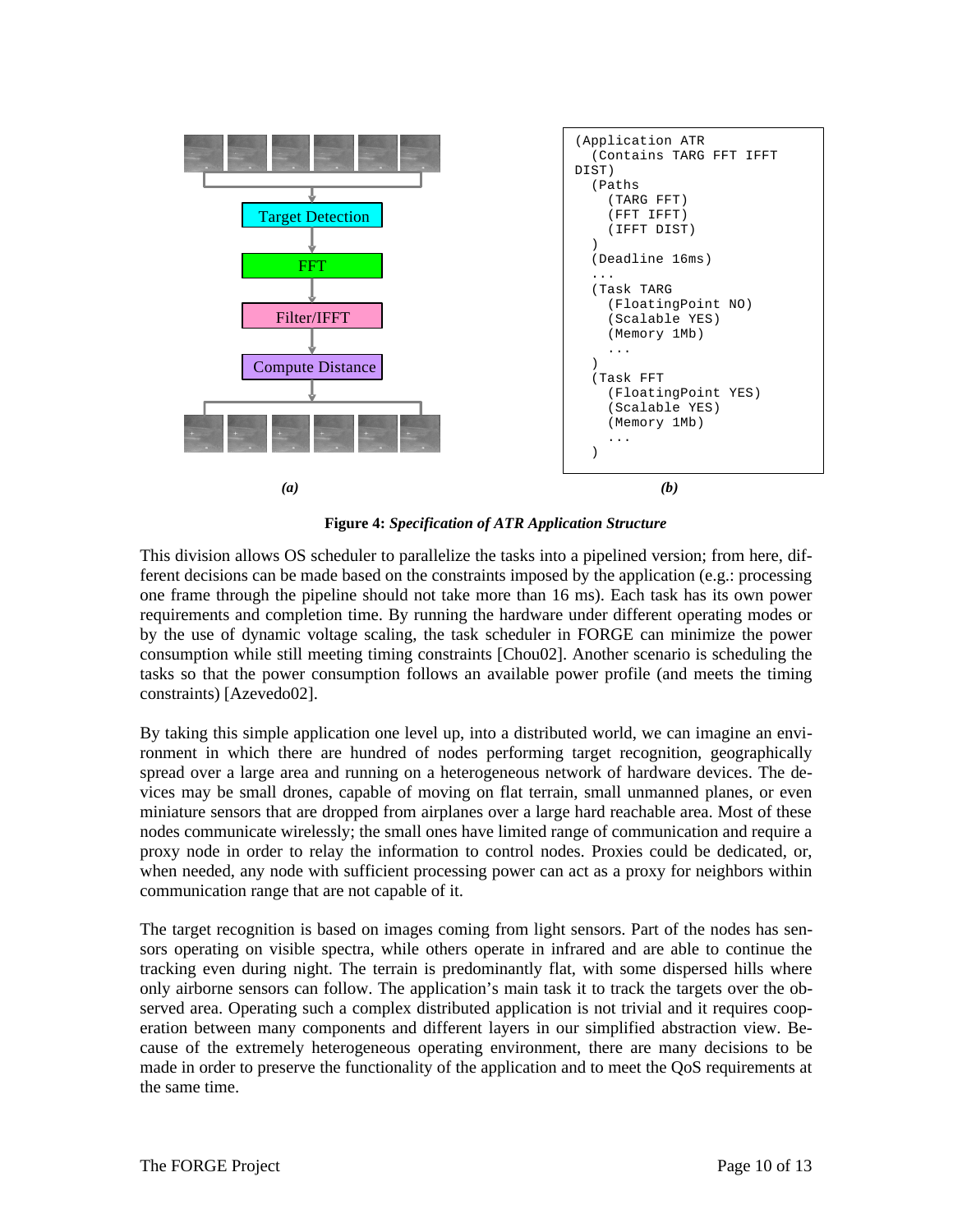At the middleware/application layers, we seek to enable adaptation of components and services to demands and changing environments using reflective middleware services []. Very briefly, reflection is the capability to automatically reconfigure structure of the distributed computation by migrating components from one node to others, reshaping the topology of the network or replicating/dereplicating nodes. In this context, we are using CompOSE|Q reflective distributed middleware infrastructure [Nalini01]. Based on a two level meta-architecture, it supports all the required base services for replication, dereplication, migration and other higher level services. The core runtime resides on every node; it implements meta-level services, manages system resources and controls the runtime behavior of application (base) level services. If necessary, part of the application level components can be migrated (offloaded) between nodes, to free up constrained nodes and allow for more efficient operation. This requires efficient exchange of key pieces of information from lower levels. **Figure 5** shows the information captured within FORGE specification.

#### **Figure 5:** *Node information captured in FORGE*

There are two parts to the specification: (a) the application part shown in **Figure 4(b)** describes the task decomposition and system level constraints. For instance, the ATR application is composed of four main tasks (TARG, FFT, IFFT, DIST), connected in series (the 'Paths' section). In this simplified case, there is only a global deadline: for processing one data input element (frame). Each task is characterized next, including special units (floating point) and memory requirements, scalability (capability of running multiple instances in parallel, to increase workload) and other information relevant at this level. (b) The node description abstracts node-level capabilities including (as applicable) task profiles for different operating modes for both time and power consumption. For instance, in **Figure 5**, the first node, MOBILE1, has a dynamic voltage scaling capable processor, that can operate in four modes (m0 to m3), each at different frequency and voltage. The node has a processing power of 400MIPS, 32Mb available total memory and two power sources: battery and solar cell. For each task timing and power profiles when running on the current node in different power modes are included. The second node is a mainframe with two processors and 1Gb of main memory. It has unlimited power budget (i.e. power line connected) and is not capable of DPM or DVS. While greatly abstracted, this information can still allow a range of middleware optimizations such as: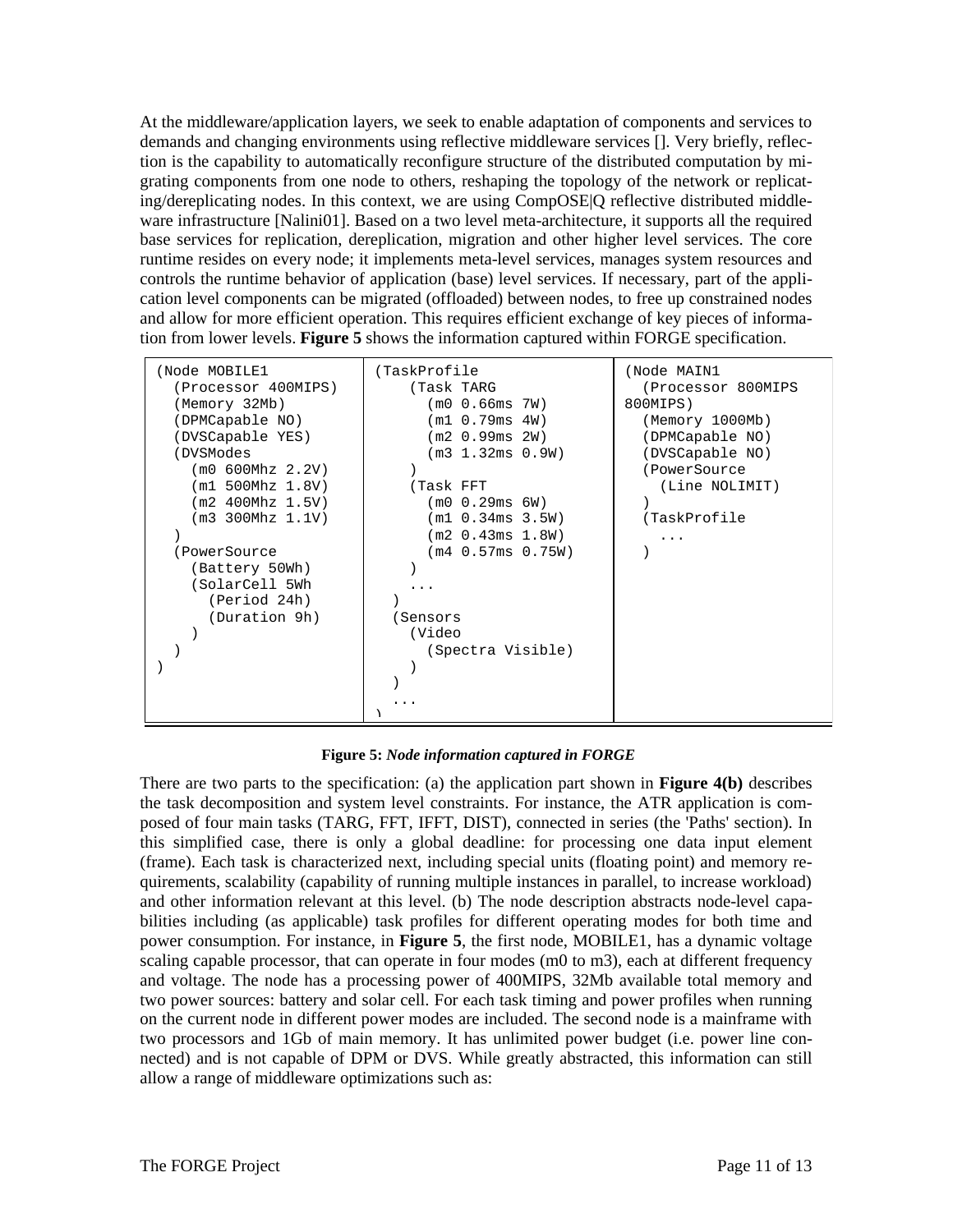- the ATR application consists of two main parts: target detection and target recognition. Target detection is integer based, while target recognition makes use of floating point while applying FFT and IFFT filters. When deciding to offload parts of the computation to a proxy node, the middleware layer may decide between two or more available proxy nodes depending on their floating-point computation capabilities.
- while in observing mode, most of the nodes (drones) operate in a saving power state (low QoS). Once a target is being identified by any of the active drones, the nodes in the surrounding area are immediately notified by the control layer and the local OS decides on switching to the normal operating mode, at full voltage and frequency. If a node has multiple sensors or higher processing capabilities, the middleware layer may decide on using them as proxy for the small nodes by offloading some computation or middleware components.
- nodes may be able to perform under different power modes; others may allow dynamic voltage scaling. When the night comes, the controlling layer may decide to migrate some of the processing to DVS capable drones and shut down the ones operating on visible light in order to save power.
- if the tracked target is moving onto rough or high terrain, where the mobile drones cannot follow, the nodes operating from planes are notified and the whole network is restructured to allow uninterrupted tracking. If the area is already covered with small sensor nodes, which were dropped from planes, are not capable of motion and have limited communication range, the blocked mobile nodes which are close by may act as proxy nodes for the middleware communication.
- many drones have a limited power budget which is made available by the hardware level to the middleware control level. Based on this, the middleware knows at any point what is the distribution of the available power with respect to the nodes in the network and may instruct a reconfiguration of the network so that a good coverage of the area is obtained and the nodes will be able to perform the tracking even if some of them will run out of energy.
- in time, some drones may experience malfunctions of internal subsystems (e.g. the light sensor may stop functioning, or the motion engine may fail due to bad road conditions). The hardware level will then inform the middleware of the situation, and a decision can be made: the sensor less node may act in the future as a processing only node (or proxy), by situating itself among active drones and the stuck drone can act as a fix sensor.
- depending on the tradeoff between node capabilities and uplink power demand, the higher control level may require from a drone to upload the data directly from the sensor, without preprocessing. When many drones are closed by over a small area, because inter-node communication can be done with less power, most of the computation can be done locally by distributing the work and only one upstream of data will be necessary, potentially saving power.

This example shows us that a global view of the system at all levels of abstractions, with information flowing between different levels is beneficial for setting up and managing an application a distributed environment. The high-level system specification can drive the compiler to automatically generate not only the different components of the applications, but also the required middleware level services and interface that together glue the system components and help towards performing the overall functionality. Dynamically, the run-time system can base its decisions on the high-level specification and make better tradeoffs when confronted with changes in the environment that requires a redistribution of computation or network reconfiguration.

## **6 Summary**

FORGE brings together a number of advances in architectural modeling, software architecture and distributed/real-time systems to build a platform that provides two fundamental capabilities for DRE system development: (a) conceptualization and coding of the design knowledge through